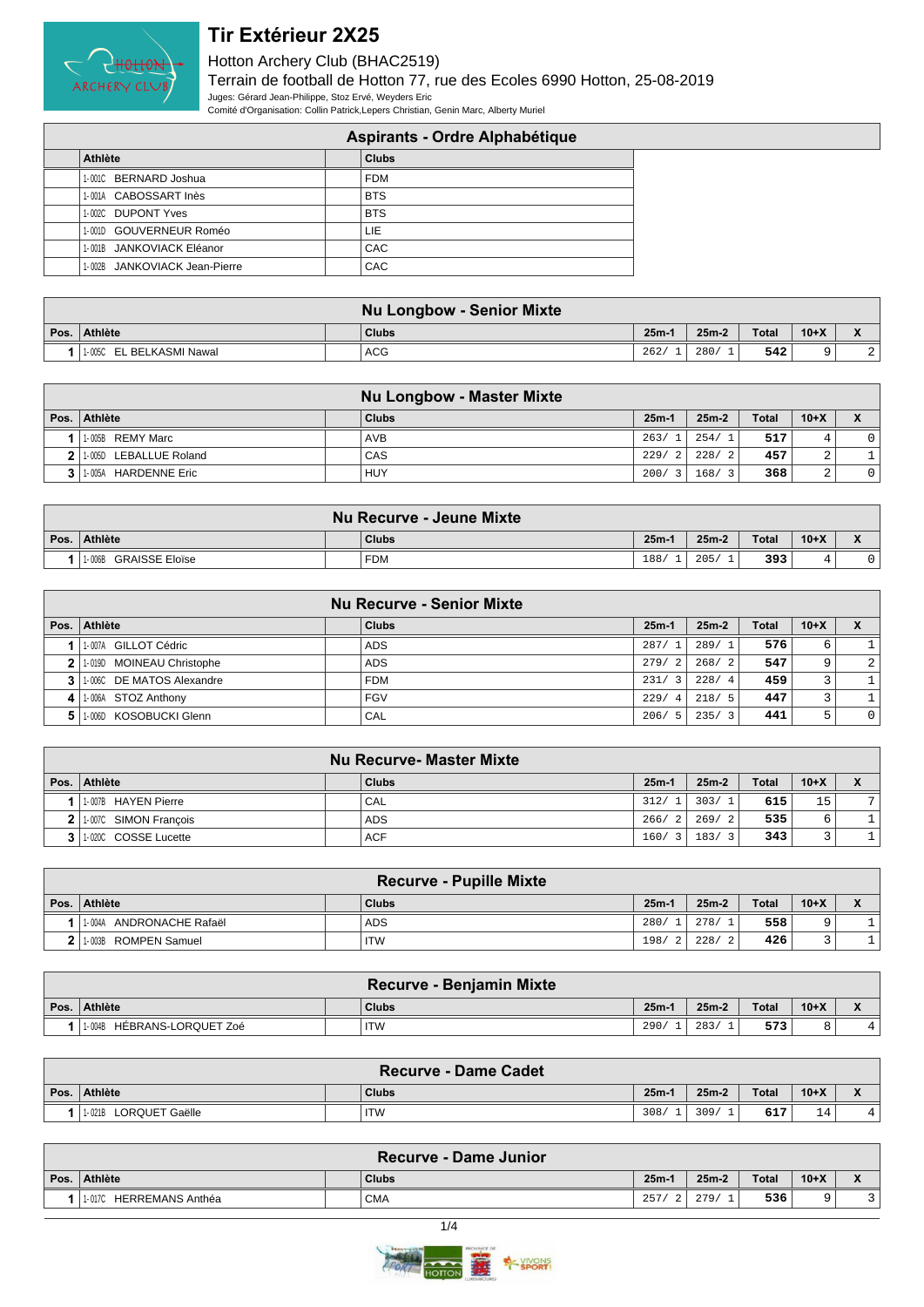

|      | <b>Recurve - Dame Junior</b><br>suite |  |              |         |       |       |        |              |  |
|------|---------------------------------------|--|--------------|---------|-------|-------|--------|--------------|--|
| Pos. | <b>Athlète</b>                        |  | <b>Clubs</b> | $25m-1$ | 25m-2 | Total | $10+X$ | $\mathbf{v}$ |  |
|      | <b>LAMBILLOTTE Anaïs</b><br>1-015B    |  | LFU          | 259     | 260/  | 519   |        | ▵            |  |

|                       | <b>Recurve - Dame Senior 1</b> |         |         |              |        |    |
|-----------------------|--------------------------------|---------|---------|--------------|--------|----|
| Pos. Athlète          | Clubs                          | $25m-1$ | $25m-2$ | <b>Total</b> | $10+X$ |    |
| 1-019C SERLEZ Allison | ADS.                           | 310/    | 300/1   | 610          | 16     |    |
| 2 1.008A KARCZ Cindy  | AMV                            | 294/    | 294/2   | 588          | 10     | 21 |

|                                | <b>Recurve - Dame Senior 2</b> |           |             |              |                |  |
|--------------------------------|--------------------------------|-----------|-------------|--------------|----------------|--|
| Pos.   Athlète                 | <b>Clubs</b>                   | $25m -$   | $25m-2$     | <b>Total</b> | $10+X$         |  |
| <b>THIROT Wivine</b><br>1-016A | LFU                            | 299/      | 296/        | 595          | 8              |  |
| 2   1.027B CASTILLE Cécile     | ∟FU                            | 253/<br>2 | 269/<br>- 2 | 522          | $\overline{ }$ |  |

|                         | <b>Recurve - Dame Master</b> |         |           |       |                          |              |
|-------------------------|------------------------------|---------|-----------|-------|--------------------------|--------------|
| Pos.   Athlète          | <b>Clubs</b>                 | $25m-1$ | $25m-2$   | Total | $10+X$                   | $\mathbf{v}$ |
| 1-022B SUVÉE Christelle | <b>PAC</b>                   | 258/    | 262/1     | 520   | כ                        |              |
| 2 1.032C ALBERTY Muriel | <b>HAC</b>                   | 262/1   |           | 262   | $\sim$                   |              |
| 1-013C THIERY Annette   | <b>FGV</b>                   | 193/    | 19/<br>-2 | 212   | $\overline{\phantom{0}}$ | $\circ$      |

| <b>Recurve - Dame Vétéran</b>    |       |         |         |              |        |                          |  |  |  |
|----------------------------------|-------|---------|---------|--------------|--------|--------------------------|--|--|--|
| Pos. Athlète                     | Clubs | $25m-1$ | $25m-2$ | <b>Total</b> | $10+X$ | $\overline{\phantom{a}}$ |  |  |  |
| <b>CAMUS Dominique</b><br>1-016C | LFU   | 203/    | 148'    | 351          |        |                          |  |  |  |

| <b>Recurve - Homme Cadet</b>        |  |              |         |         |              |        |  |  |  |  |
|-------------------------------------|--|--------------|---------|---------|--------------|--------|--|--|--|--|
| Pos.   Athlète                      |  | <b>Clubs</b> | $25m-1$ | $25m-2$ | <b>Total</b> | $10+X$ |  |  |  |  |
| <b>CARPENTIER Bastien</b><br>1-012A |  | CAS          | 277     | 0.71    | 548          |        |  |  |  |  |

|                |                           | <b>Recurve - Homme Senior 1</b> |         |         |              |        |                         |
|----------------|---------------------------|---------------------------------|---------|---------|--------------|--------|-------------------------|
| Pos. $\vert$   | ∣ Athlète                 | Clubs                           | $25m-1$ | $25m-2$ | <b>Total</b> | $10+X$ | $\mathbf v$             |
|                | 1-018D PAGANELLI Geoffrey | <b>ADS</b>                      | 327/1   | 317/1   | 644          | 26     | 8                       |
| 2 <sup>1</sup> | 1.0140 DEBRUE Aaron       | LFU                             | 273/2   | 275/2   | 548          | 13     | $\overline{2}$          |
| 31             | 11-018B VAN HECKE Benoît  | LFU.                            | 261/3   | 274/3   | 535          | 6      | $\overline{3}$          |
| 4              | 1-027D SCARLATA Nicolas   | <b>ADS</b>                      | 213/4   | 210/4   | 423          | 12     | $\overline{\mathbf{3}}$ |

|              |                                 | <b>Recurve - Homme Senior 2</b> |         |         |       |        |                 |
|--------------|---------------------------------|---------------------------------|---------|---------|-------|--------|-----------------|
| Pos.         | <b>Athlète</b>                  | <b>Clubs</b>                    | $25m-1$ | $25m-2$ | Total | $10+X$ | $\mathsf{x}$    |
|              | <b>TULUMELLO Hugo</b><br>1-026B | <b>ADS</b>                      | 332/1   | 335/1   | 667   | 29     | 11              |
| $\mathbf{2}$ | 1-018A TU Minh Ly               | <b>FOA</b>                      | 327/2   | 326/2   | 653   | 25     | 10 <sup>1</sup> |
| 3            | 1-022D VAN CAUTER Christophe    | <b>PAC</b>                      | 318/3   | 321/4   | 639   | 20     | 8 <sup>1</sup>  |
| 4            | 1-017D LECLERC Michel           | CAS                             | 315/5   | 319/5   | 634   | 21     | 9 <sup>1</sup>  |
| 5            | 1-021D BARDOUL Andy             | <b>ITW</b>                      | 309/7   | 323/3   | 632   | 20     | 8               |
| 6            | 1-023A GENTILE Carmelo          | LIE.                            | 316/4   | 311/6   | 627   | 19     | 5 <sup>1</sup>  |
|              | 1-014B BOLLEN Olivier           | <b>ACM</b>                      | 313/6   | 311/6   | 624   | 18     | 8 <sup>1</sup>  |
| 8            | 1-009C SPIRLET Xavier           | LIE.                            | 306/8   | 293/10  | 599   | 14     | 5 <sup>1</sup>  |
| 9            | 1-011B LORQUET Philippe         | <b>ITW</b>                      | 295/9   | 301/8   | 596   | 15     | 5 <sup>1</sup>  |
| 10           | 1-022A THIBERT Philippe         | LIE.                            | 286/10  | 295/9   | 581   | 10     | $\overline{3}$  |
| 11           | 1-023D CANFYN Michaël           | <b>PAC</b>                      | 277/12  | 287/11  | 564   | 5      | $\overline{2}$  |
| 12           | 1-023C DIEZ Samuel              | <b>LAC</b>                      | 278/11  | 255/12  | 533   | 5      | $\overline{3}$  |
| 13           | 1-017A STRUBBE Benny            | LFU                             | 252/13  | 248/13  | 500   | 6      | $\overline{2}$  |
| 14           | 1-022C GROSJEAN Christophe      | <b>HAC</b>                      | 231/14  | 241/14  | 472   | 7      | $\overline{2}$  |

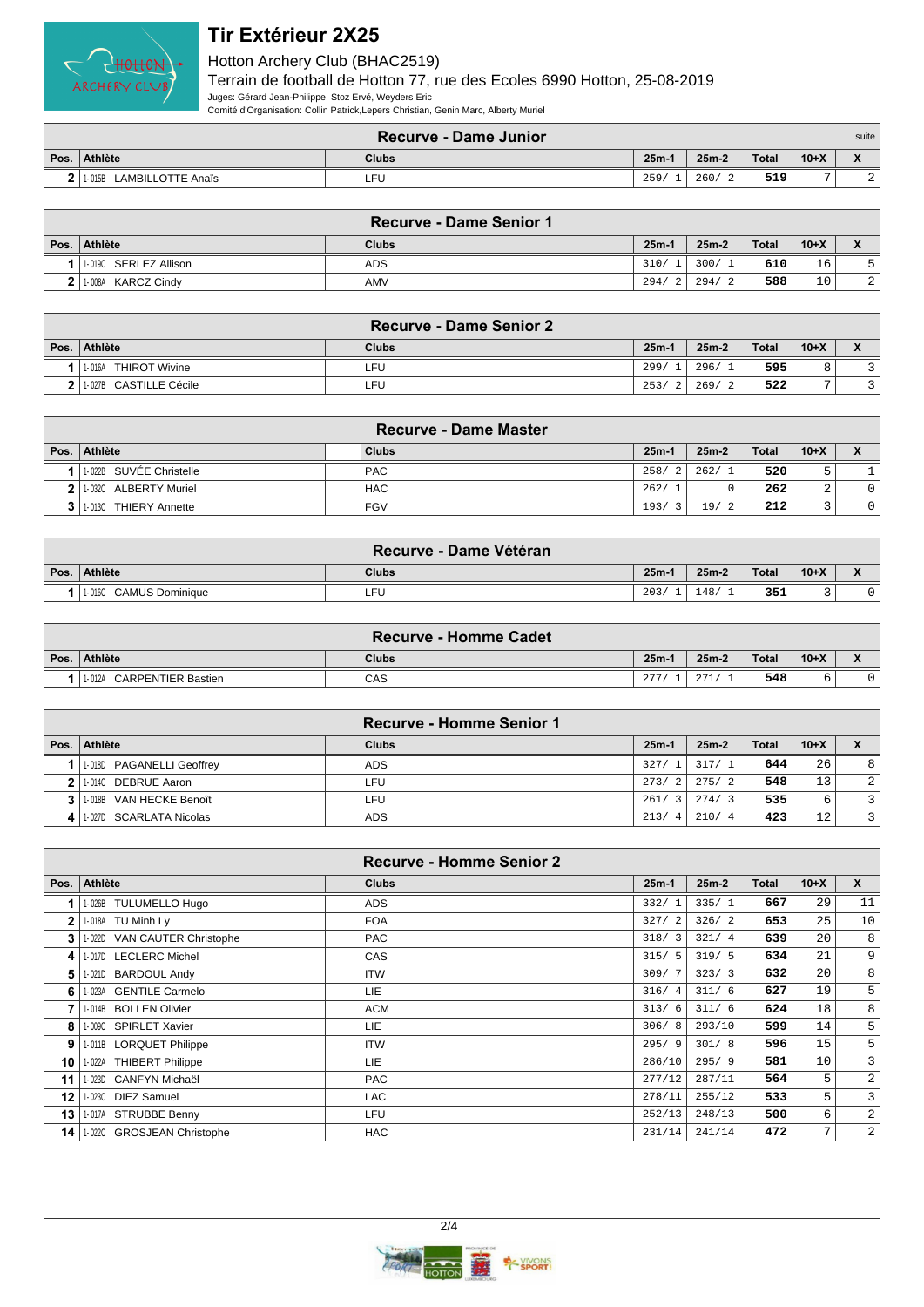

|              |                          | Recurve - Homme Master |                        |         |              |        |    |
|--------------|--------------------------|------------------------|------------------------|---------|--------------|--------|----|
| Pos.         | Athlète                  | Clubs /                | $25m-1$                | $25m-2$ | <b>Total</b> | $10+X$ |    |
|              | LEJOLY Daniel<br>1-020A  | LIE                    | 336/<br>2.1            | 339/1   | 675          | 37     | 14 |
| $\mathbf{2}$ | 1-030A THOMASSIN Charles | <b>SSC</b>             | 337/                   | 327/2   | 664          | 29     | 9  |
|              | 1-024C DEPROOST Michel   | <b>SSK</b>             | 266/                   | 272/4   | 538          | 6      | 2  |
| 4            | 1-017B RENNEAU Jean-Noël | <b>ADS</b>             | 251/<br>$\overline{4}$ | 261/6   | 512          | 7      |    |
| 5            | 1-015A JAMOUL Pascal     | LIE                    | 245/<br>- 5            | 263/5   | 508          | 3      | 2  |

|              |                           | Recurve - Homme Vétéran |                        |         |       |                   |              |
|--------------|---------------------------|-------------------------|------------------------|---------|-------|-------------------|--------------|
| Pos.         | Athlète                   | <b>Clubs</b>            | $25m-1$                | $25m-2$ | Total | $10+X$            | X            |
|              | 1-008C SKORUPKA Guy       | <b>CEN</b>              | 298/                   | 301/1   | 599   | 9                 | 4            |
| $\mathbf{2}$ | 1-024B DELNATTE Georges   | LIE.                    | 280/3                  | 288/3   | 568   | 8                 | 0            |
| 3            | 1-026C FIORA Joël         | <b>SSK</b>              | 275/<br>$\overline{4}$ | 291/2   | 566   | 9                 | $\mathbf{1}$ |
| 4            | 1-010B BACOT Paul         | <b>ADS</b>              | 265/<br>-5             | 287/4   | 552   | 10                | 6            |
| 5            | 1-020B PETRONS Joël       | LFU                     | 285/<br>$\mathcal{L}$  | 254/5   | 539   | 7                 | 4            |
| 6            | 1-021C PETRUS Gus         | GAU                     | 254/<br>-6             | 273/3   | 527   | 4                 | 1            |
|              | 1-025B METDEPENNINGEN Luc | <b>MDY</b>              | 221/                   | 276/12  | 497   | $12 \overline{ }$ | $\mathbf 0$  |
| 8            | 1-019B THEYS Marc         | <b>LFU</b>              | 215/<br>-8             | 184/7   | 399   | 3                 | $\mathbf{1}$ |
| 9            | 1-010A FRYNS Guido        | <b>ITW</b>              | 200/<br>- 9            | 196/6   | 396   | Ŧ                 | 1            |

|      |                                | <b>Compound - Pupille Mixte</b> |         |         |              |        |                                    |
|------|--------------------------------|---------------------------------|---------|---------|--------------|--------|------------------------------------|
| Pos. | Athlète                        | <b>Clubs</b>                    | $25m-1$ | $25m-2$ | <b>Total</b> | $10+X$ | $\mathbf{v}$<br>$\mathbf{\Lambda}$ |
|      | <b>GEORGES Lucas</b><br>1-003A | LIE                             | 270/    | 280/    | 550          |        |                                    |

|      | <b>Compound - Dame Cadet</b> |              |         |         |       |        |  |  |  |  |
|------|------------------------------|--------------|---------|---------|-------|--------|--|--|--|--|
| Pos. | Athlète                      | <b>Clubs</b> | $25m-1$ | $25m-2$ | Total | $10+X$ |  |  |  |  |
|      | 1-012C BROSSE Océane         | LIE          | 306/2   | 316/    | 622   | 13     |  |  |  |  |
|      | 1-016B GOUVERNEUR Lily       | LIE          | 315/    | 297/    | 612   | 15     |  |  |  |  |

|      |                             | <b>Compound - Dame Senior 1</b> |         |             |              |                |                 |
|------|-----------------------------|---------------------------------|---------|-------------|--------------|----------------|-----------------|
| Pos. | Athlète                     | Clubs                           | $25m-1$ | $25m-2$     | <b>Total</b> | $10+X$         |                 |
|      | 1-015D DEMARETS Cécile      | CAS                             | 341/    | 339/        | 680          | 42             | 10 <sup>1</sup> |
|      | 1.0070 DIMASO Cassandra     | CAC                             | 337/    | 306/<br>- 2 | 643          | 30             | 12              |
|      | 3 1 1 013D BEAUPAIN Sunanda | ACG                             | 277/    | 286/        | 563          | $\overline{ }$ | 2 <sup>1</sup>  |

|      | <b>Compound - Dame Senior 2</b> |  |              |         |         |       |        |   |  |  |
|------|---------------------------------|--|--------------|---------|---------|-------|--------|---|--|--|
| Pos. | Athlète                         |  | <b>Clubs</b> | $25m -$ | $25m-2$ | Total | $10+X$ |   |  |  |
|      | 11-008D REYNS Virainie          |  | CAC          | 332.    | 332/    | 664   | 30     | 8 |  |  |

|                                             | <b>Compound - Dame Master</b> |         |                  |              |        |  |
|---------------------------------------------|-------------------------------|---------|------------------|--------------|--------|--|
| Pos. Athlète                                | Clubs                         | $25m -$ | $25m-2$          | <b>Total</b> | $10+X$ |  |
| 1-031B DE WAEL Patricia                     | <b>MDY</b>                    | 336/    | 342/             | 678          | つワ     |  |
| <b>BONMARIAGE Marie-Christine</b><br>1-026A | AMV                           | 309     | 322/<br>$\Omega$ | 631          | 18     |  |

|      |                           | Compound - Dame Vétéran |         |         |              |                    |                                                |
|------|---------------------------|-------------------------|---------|---------|--------------|--------------------|------------------------------------------------|
| Pos. | Athlète                   | <b>Clubs</b>            | $25m-1$ | $25m-2$ | <b>Total</b> | $10+X$             | $\overline{\phantom{a}}$<br>$\mathbf{\Lambda}$ |
|      | 1-013B MOYSE Anne-Marie   | <b>ITW</b>              | 329/    | 311/    | 640          | 25                 |                                                |
|      | 2 1.008B LÉONARD Raymonde | LAW                     | 299/    | 305/    | 604          | $-1$<br><b>. .</b> |                                                |

| <b>Compound - Homme Cadet</b>   |  |            |         |         |       |        |                                    |
|---------------------------------|--|------------|---------|---------|-------|--------|------------------------------------|
| Pos. Athlète                    |  | Clubs      | $25m-1$ | $25m-2$ | Total | $10+X$ | $\mathbf{v}$<br>$\mathbf{\Lambda}$ |
| <b>GILSON Esteban</b><br>1-031A |  | <b>FGV</b> | 344/    | 334/    | 678   | 34     | 15                                 |
| 1.016D GÉRARDY Noël             |  | CAS        | 318/    | 260/    | 578   | 14     | ্য                                 |

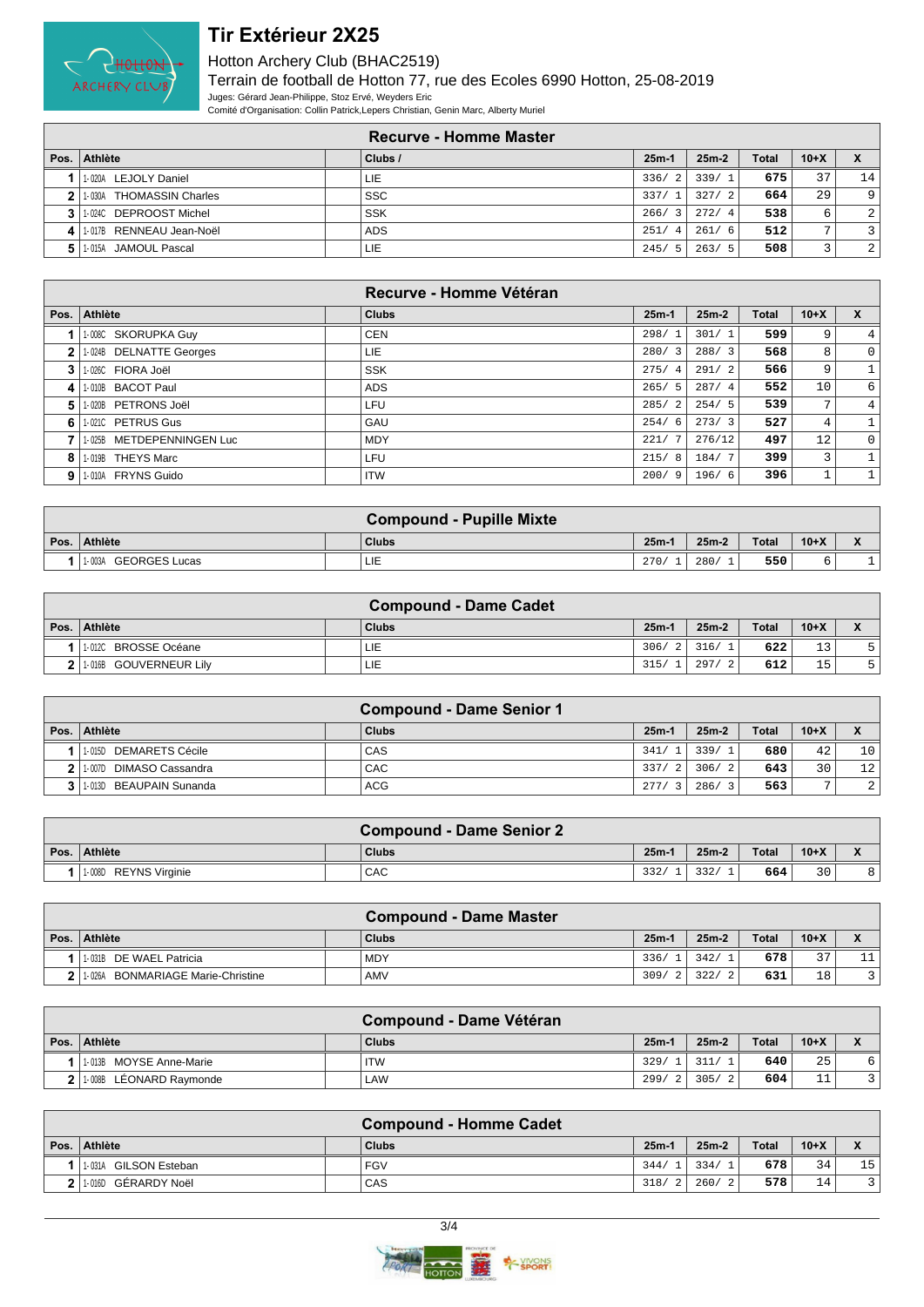

| <b>Compound - Homme Junior</b> |  |              |         |                        |              |        |                 |
|--------------------------------|--|--------------|---------|------------------------|--------------|--------|-----------------|
| Pos. Athlète                   |  | <b>Clubs</b> | $25m -$ | $25m-2$                | <b>Total</b> | $10+X$ |                 |
| UMORE Thomas<br>1-026D         |  | LIE          | 351.    | 351/                   | 702          | 54     | 20              |
| 1.024D KARCZ David             |  | <b>AMV</b>   | 342/    | 340/<br>$\overline{2}$ | 682          | 40     | 15 <sub>1</sub> |

|                | <b>Compound - Homme Senior 1</b> |              |                        |             |              |        |    |  |
|----------------|----------------------------------|--------------|------------------------|-------------|--------------|--------|----|--|
| Pos.           | ∣ Athlète                        | <b>Clubs</b> | $25m-1$                | $25m-2$     | <b>Total</b> | $10+X$ |    |  |
|                | DEVIGNON Benjamin<br>1-024A      | AMV          | 350/                   | 351/1       | 701          | 53     | 24 |  |
| 2 <sup>1</sup> | 11-033C JABLONSKI Nicolas        | ACG          | 328/<br>$\overline{4}$ | 350/<br>- 2 | 678          | 44     | 15 |  |
|                | 1-010D VAEL Jonathan             | CAC          | 345/<br>$\overline{2}$ | 323/3       | 668          | 39     | 17 |  |
|                | 1-0310 HAYEN Pierre-Michael      | CAL          | 333/<br>3              | 328/<br>- 2 | 661          | 23     | 8  |  |

|      |                                       | <b>Compound - Homme Senior 2</b> |                        |         |       |        |                |
|------|---------------------------------------|----------------------------------|------------------------|---------|-------|--------|----------------|
| Pos. | <b>Athlète</b>                        | <b>Clubs</b>                     | $25m-1$                | $25m-2$ | Total | $10+X$ | X              |
|      | <b>GOUVERNEUR Philippe</b><br>1- 030D | LIE                              | 354/<br>$\overline{1}$ | 352/1   | 706   | 58     | 30             |
| 2    | 1-019A GEORGES Geoffroy               | LIE                              | 348/3                  | 350/3   | 698   | 50     | 22             |
| 3    | 1-031D NORGA Jean-Francois            | <b>ACG</b>                       | 348/                   | 346/5   | 694   | 49     | 22             |
| 4    | <b>BROSSE Dimitri</b><br>1- 028B      | LIE.                             | 336/9                  | 349/4   | 685   | 49     | 18             |
| 5    | 1-021A ZAAMOUMI Abdessamad            | LIE                              | 342/5                  | 341/7   | 683   | 43     | 19             |
| 6    | 1-032D ROLLAND Éric                   | <b>FDM</b>                       | 337/8                  | 342/6   | 679   | 45     | 13             |
|      | 1-032B SIMON Frédéric                 | <b>ADS</b>                       | 338/7                  | 339/8   | 677   | 34     | 15             |
| 8    | DERÊME Stéphane<br>1-030B             | <b>FGV</b>                       | 335/10                 | 337/9   | 672   | 41     | 15             |
| 9    | 1-013A TEVEL Thomas                   | CAC                              | 343/<br>$\overline{4}$ | 329/10  | 672   | 35     | 8              |
| 10   | 1-029C PEETERSEM Cédric               | LIE                              | 339/6                  | 329/11  | 668   | 32     | 15             |
| 11   | 1-011A CAUDRELIER Laurent             | <b>BTS</b>                       | 310/11                 | 319/12  | 629   | 22     | 8              |
| 12   | 1-015C FALQUE Pascal                  | <b>BTS</b>                       | 300/12                 | 292/13  | 592   | 5      | $\overline{a}$ |
| 13   | 1-025C MOTIAUX Olivier                | <b>BTS</b>                       | 272/13                 | 288/14  | 560   | 13     | 4              |

|      | <b>Compound - Homme Master</b> |              |         |       |         |              |                 |                  |  |
|------|--------------------------------|--------------|---------|-------|---------|--------------|-----------------|------------------|--|
| Pos. | Athlète                        | <b>Clubs</b> | $25m-1$ |       | $25m-2$ | <b>Total</b> | $10+X$          | $\mathbf{x}$     |  |
|      | 1-029A DE RYCKERE Éric         | <b>ECA</b>   | 352/1   |       | 353/1   | 705          | 57              | 31               |  |
| 2    | 1-033D GALAN Christian         | LIE.         |         | 347/2 | 351/4   | 698          | 51              | 29               |  |
| 3    | 1-030C LAPORTE Jean-Claude     | <b>GSR</b>   |         | 344/3 | 351/3   | 695          | 50              | 21               |  |
| 4    | 1-028A FRANTZ Eric             | <b>GTS</b>   | 336/5   |       | 353/1   | 689          | 51              | 21               |  |
| 5.   | 1-032A DALLA-LIBERA Alain      | <b>ACM</b>   |         | 342/4 | 347/5   | 689          | 45              | 21               |  |
| 6    | 1-025D HEUSDENS Alain          | <b>LIE</b>   | 336/6   |       | 345/6   | 681          | 43              | 18               |  |
|      | 1-027C FISSERS Josy            | <b>LAC</b>   |         | 336/7 | 331/8   | 667          | 33              | 11               |  |
| 8    | 1-029B HERELIXKA Pierre        | <b>ACM</b>   | 327/9   |       | 335/7   | 662          | 28              | 12               |  |
| 9    | 1-014A GOFFINET Georges        | <b>MDY</b>   | 333/8   |       | 325/9   | 658          | 25              | 12               |  |
| 10   | 1-014D DEMARETS Didier         | <b>CAS</b>   | 300/11  |       | 312/10  | 612          | 12 <sup>°</sup> | $6 \overline{6}$ |  |
| 11   | 1-012B OLIVIER Alain           | <b>FGV</b>   | 307/10  |       | 302/11  | 609          | 24              | 9 <sup>°</sup>   |  |

|      | <b>Compound - Homme Vétéran</b>     |              |             |         |              |        |                |  |  |
|------|-------------------------------------|--------------|-------------|---------|--------------|--------|----------------|--|--|
| Pos. | Athlète                             | <b>Clubs</b> | $25m-1$     | $25m-2$ | <b>Total</b> | $10+X$ | X              |  |  |
|      | DEVIGNON André<br>1-025A            | AMV          | 351/        | 352/1   | 703          | 55     | 16             |  |  |
| 2    | 1-020D BIGNOS Emile                 | <b>ITW</b>   | 330/<br>3   | 322/5   | 652          | 26     | 11             |  |  |
| 3    | 1-010C ANGELINI Vito                | <b>ACM</b>   | 327/<br>-4  | 322/3   | 649          | 24     | 9              |  |  |
| 4    | 1-009B DEPLÉCHIN Guy                | LAW          | 321/<br>-5  | 328/2   | 649          | 22     | $\overline{4}$ |  |  |
| 5    | <b>ENGLEBERT Ghislain</b><br>1-009A | <b>ITW</b>   | 320/<br>-6  | 322/4   | 642          | 24     | 6              |  |  |
| 6    | 1-028D QUISENAIRE Félicien          | <b>ECA</b>   | 305/        | 310/6   | 615          | 16     | 6              |  |  |
|      | 1-033B WYDERKOWSKI Philippe         | <b>MDY</b>   | 301/<br>8   | 267/8   | 568          | 11     | 3              |  |  |
| 8    | 1-0110 BROSSE Marc                  | LIE          | 276/<br>- 9 | 271/7   | 547          | 8      | 3              |  |  |
| 9    | 1-029D PRIEELS Philippe             | <b>GSR</b>   | 333/2       |         | 333          | 15     | 6              |  |  |